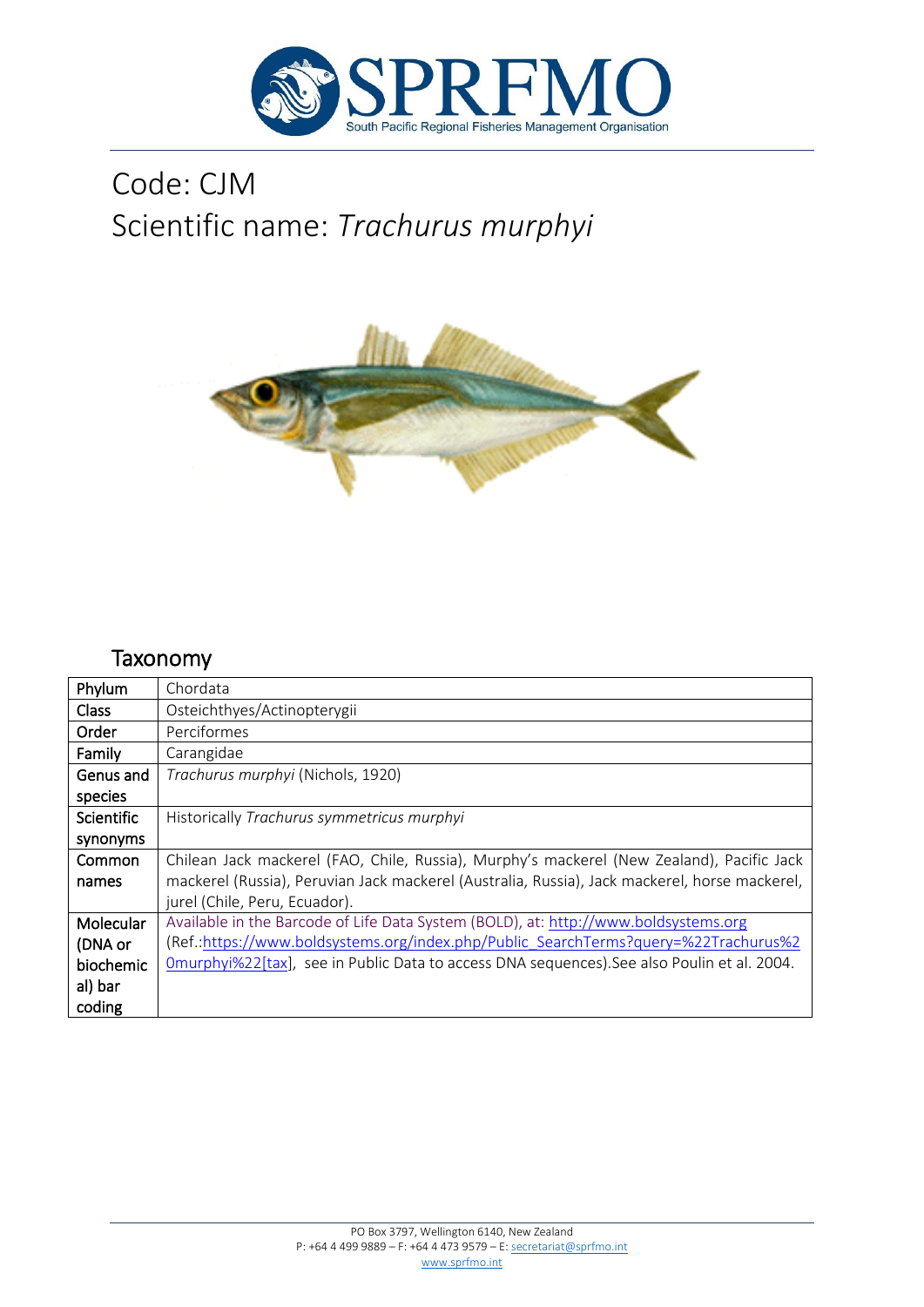Species Profile Profile

### Species characteristics

#### Global distribution and depth range

The Chilean jack mackerel is distributed in the sub-tropical waters, of the south eastern Pacific Ocean, both inside areas under national jurisdiction and on the high sea, ranging from the Galapagos Islands and south of Ecuador in the north to southern Chile; ranging from South America in the east to Australia and New Zealand in the west (Evseenko 1987, Jones 1990, Serra 1991a, and Elizarov et al. 1993; Kotenev et al., 2006; Gerlotto et al., 2012) (see Fig. 1).

Aggregations of *T. murphyi* can be found at depths between 0 and 300 meters (Serra 1991a, Guzman et al. 1983, Bahamonde 1978, Anon 1984, Anon 1985, Dioses 2013a). The species exhibits a diurnal migratory behaviour, with fish being found deeper during the day (50-180 m) than at night (10-40 m) (Cordova et al. 1998).



Figure 1. Distribution of Jack mackerel in the high seas in the South Pacific

#### Distribution within South Pacific area

Elizarov et al. (1993) coined the phrase "Jack mackerel belt" to describe the distribution of *T. murphyi* across the South Pacific (Fig. 1). The Jack mackerel belt is described as having a northsouth breadth of "10 to 15 degrees" across "the southern sub region of the southeast Pacific Ocean (SEPO) and southwest Pacific Ocean (SWPO)", which varies with season as "spawning groups concentrate mainly in the north of 40ºS in spring and summer and south of 40ºS in autumn and winter to feed".

The stock assessment of Jack mackerel that are carried out on behalf of SPRFMO Commission are based on two hypotheses of population structure. One hypothesis establishes the existence of a single stock caught in the South-central and northern zone of Chile, the national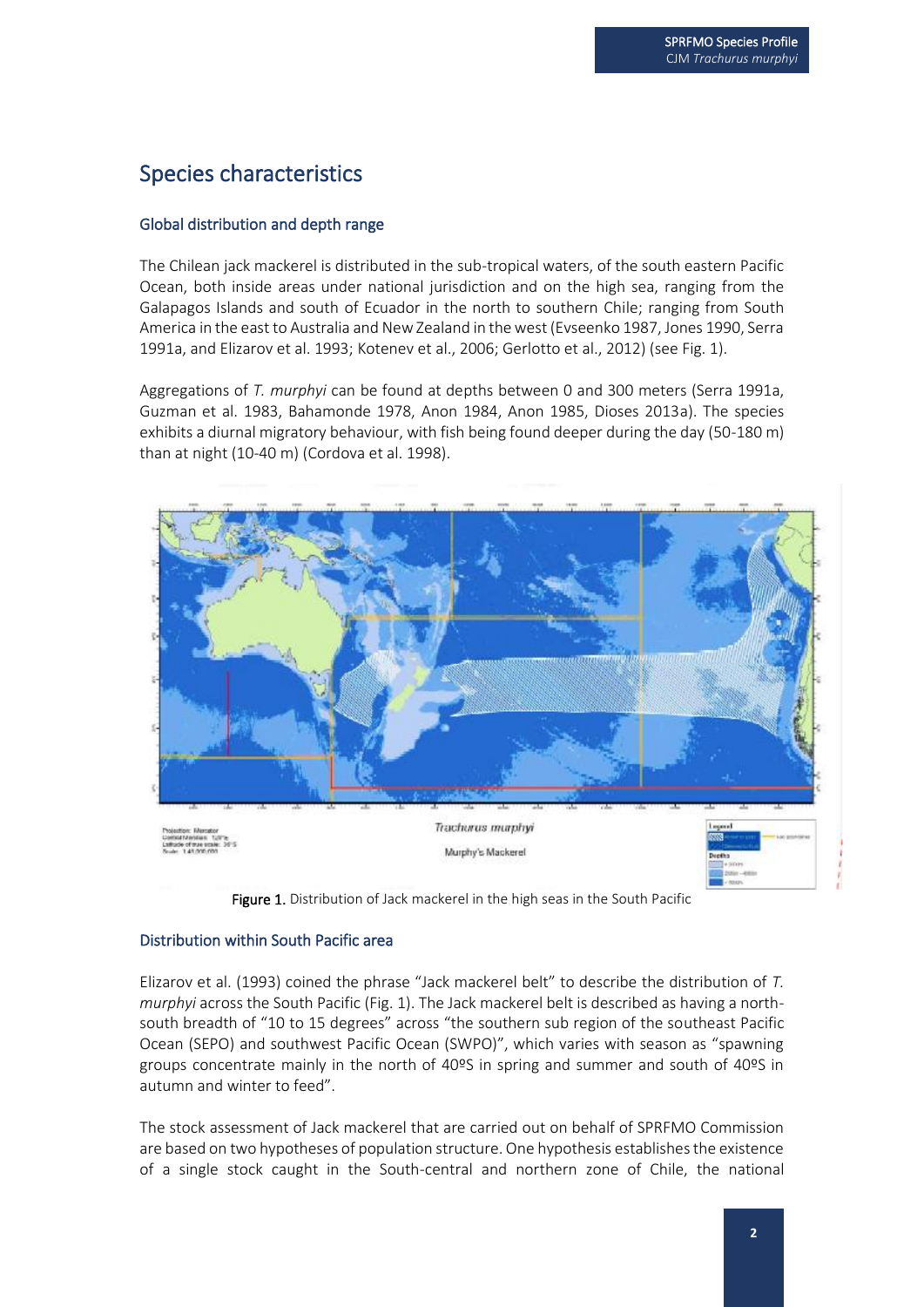jurisdictional waters of Peru and in the SPRFMO convention area. The other hypothesis establishes the existence of a stock caught in the south-central and northern zone of Chile and in SPRFMO convention area and a stock caught only in the Peruvian jurisdictional waters. Other hypotheses on the jack mackerel population structure have been suggested and discussed in different studies (SPRFMO 2008, Hintzen et al 2014, Gerlotto 2012, 2021).

#### General habitat and behaviour

*T. murphyi* is a schooling pelagic species adapted to both neritic and oceanic environments. According to the average catch pattern by fishing areas of jack mackerel *T. murphyi*, the highest concentrations registered in Peruvian and Chilean coastal ocean waters are associated with the high dynamics of coastal upwellings (Ñiquen & Peña 2008, Chernyshkov *et al*. 2008, Vásquez et al. 2020). At the interdecadal scale, variability patterns (warm and cold periods) seem to define favourable and unfavourable scenarios for *T. murph*y*i*. Likewise, studies by Dioses (1995) and Grechina et al. (1998) indicate that the oceanic fronts formed by the convergence of cold coastal waters and surface subtropical waters, would be the preferred habitat of *T. murphyi*, which is evidenced by the catches of this resource. On the other hand, Bertrand et al. (2004) report that *T. murphyi* is mainly located in oxygenated waters (above oxycline). It is noted that, the optimal oxygen content value for the presence of jack mackerel *T. murp*hyi would be between 1 and 3 ml/L, above oxycline (Dioses 2013a).

#### Biological characteristics

#### Morphology

Body elongate and slightly compressed. Enlarged, scute-like scales on primary lateral line. Termination of dorsal accessory lateral line below 2nd to 5th soft ray of dorsal fin. Pectoral fin tip extending to be above the two detached spines anterior to the anal fin. Eye moderate size with well-developed adipose eyelid. Posterior margin of upper jaw below anterior margin of eye. Jaws vomer, palatine, and tongue bearing minute teeth (Kawahara et al. 1988).

Colour when fresh: dark blue dorsal body, silver-white ventrally; upper posterior margin of opercula bears a black spot; pale pelvic fins; caudal, pectoral, and dorsal fins dusky; anal fin pale in the front, dusky in the rear.

#### Reproduction

Several authors have described *T. murphyi* to be an indeterminate batch spawner, based on histological studies and on the oocyte-size-frequency-distribution (OSFD) of reproductively active females, and their "presence over a long temporal extension of seven to nine months per year" (Dioses et al. 1989, George 1995, Oyarzún et al. 1998, Leal et al., 2013, Perea et al., 2013). This conclusion is supported by evidence from Evseenko (1987) and Bailey (1989) who state that *T. murphyi* spawns wherever environmental conditions are suitable. The suitable environmental conditions seem to be water warmer than 15  $°C$ , with highest densities having been found in waters of 16 - 19 °C, and low current (less than 15 cm.s<sup>-1</sup>) (Evseenko 1987, Cubillos et al. 2008). During the period of most intensive spawning, 10–15% of females spawn each day, meaning that the average female spawns every 7–10 days at this time (Oyarzún & Gacitúa 2002, Oliva et al. 1995).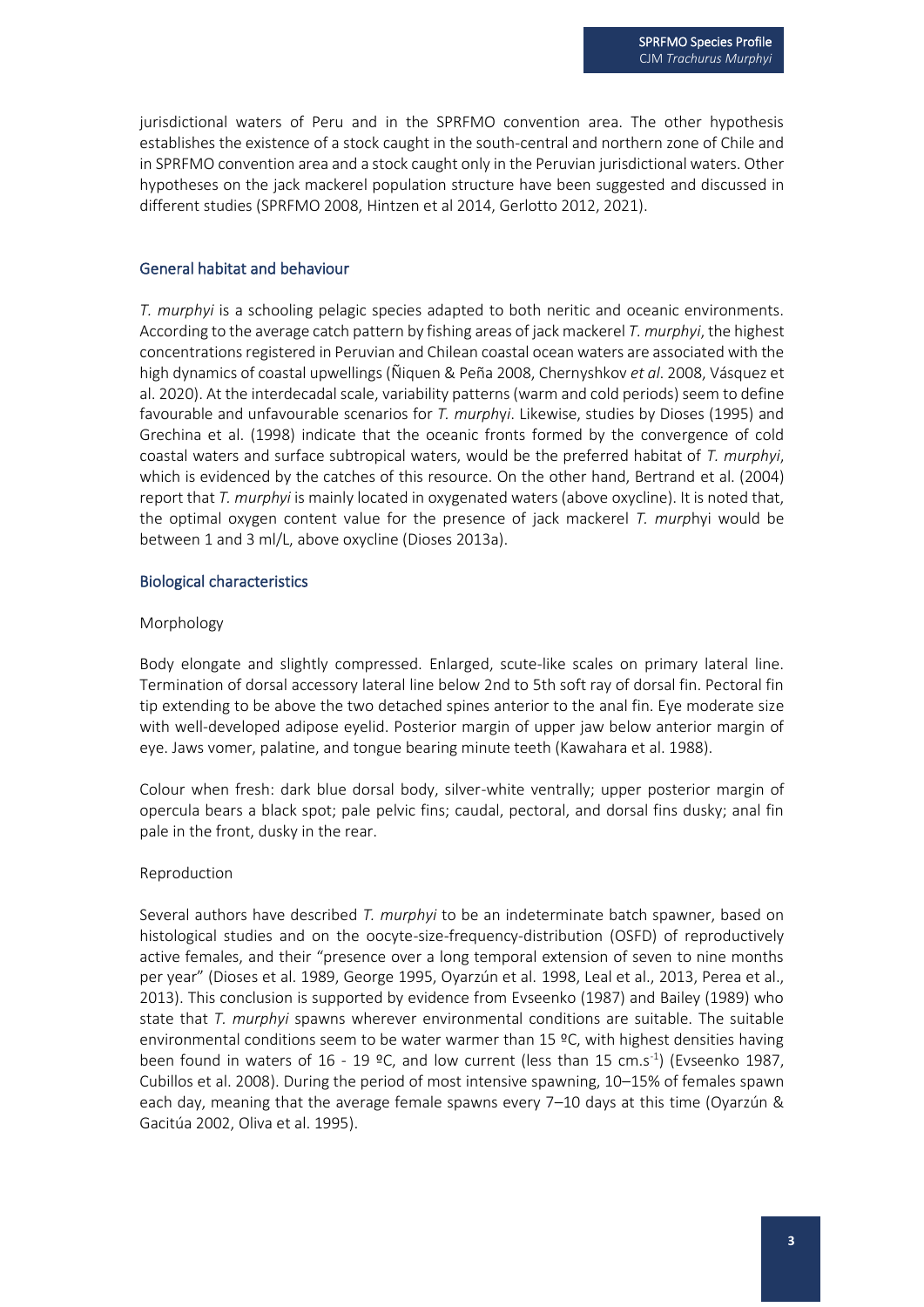*Trachurus murphyi* spawns, throughout its whole distribution range, in austral spring and summer, with the main spawning season from October to December (Serra 1983, 1991a, Elizarov et al. 1993, Oyarzún et al. 1998, Leal et al. 2013, Perea et al., 2013). Santander & Flores (1983) and Dioses et al. (1989) described Jack mackerel spawning in Peru as mainly occurring between 14º00'S and 18º30'S. However, more recent analyses by Ayon & Correa (2013) show that between 1966 and 2010 Jack mackerel larvae were present (and therefore spawning is inferred) every year along the whole Peruvian coast, with clear year to year north-south shifts in the centres of higher larvae abundance associated with shifts in environmental conditions. They describe important changes with time in the spatial larvae distribution. The centers of gravity of the larvae spatial distribution per year also showed some important differences in the distribution by latitude and distance from the coast, with three clear periods: the first one between 1966 and 1978 with main larvae concentrations between 14°S and 18ºS closer to the coast; the second between 1979 and 1994 more to the north, between 4°S and 14ºS, and more offshore; and, the third one between 1995 and 2010, with the centers of gravity located in an intermediate position between the other two (Ayon & Correa 2013). *T. murphyi* spawns regularly in Peruvian waters but the reproductive activity has a greater variability, lesser abundance and longer spawning period compared to the spawning occurring off Chile (Perea et al. 2013).

The main jack mackerel spawning grounds are located between 30°S and 40°S off central Chile, in coastal and oceanic waters extending beyond 200 miles of the EEZ to about 93º W (Serra 1991b, Núñez et al. 2004, and Arcos et al. 2005). In this region, the spawning activity is associated with the Subtropical front location that reaches its maximum latitudinal extension during austral spring-summer, and on the interannual scale modulates the meridional location of the jack mackerel spawning centroid (Grechina et al. 1998, Cubillos et al., 2008; Núñez et al. 2008). Larval otolith microstructure analysis has revealed a spatial age gradient with the smallest/youngest larvae specimens found primarily in the offshore area and the largest/oldest found in the coastal area, implying offshore-inshore larval drift (Vásquez et al. 2013). Furthermore, an additional area of spawning has been recorded in the area between 105°E and 125°E (Kotenev et al. 2006). In this region, favourable oceanographic conditions can increase larval survival and support the occurrence of juvenile jack mackerel (Parada et al. 2017). Historically, jack mackerel spawning records also have been reported within the EEZ of northern Chile with significant interannual variability and associated with coastal upwelling centres (Braun & Valenzuela, 2008).

#### Length at maturity

Mean length at first spawning has been reported to vary between 21 and 30 cm fork length in different areas (Basten & Contreras 1978, Cubillos et al. 2008, Leal et al. 2013, Abramov & Kotylar 1980, Dioses et al. 1989, Perea et al. 2013).

#### Growth

*T. murphyi* has a moderate growth rate (Cubillos et al. 1998). The maximum recorded age in Chile is 19 years, in New Zealand 35 years and in Peru 11 years.

Growth parameters of the Bertalanffy growth function from several studies indicate that  $L_{\infty}$  is between 70 and 81 cm,  $W_{\infty}$  around 3700 g, K between 0.094 and 0.155 and  $t_0$  between -0.89 and -0.36 (Dioses 2013b, Kochkin 1994, Gili et al. 1996.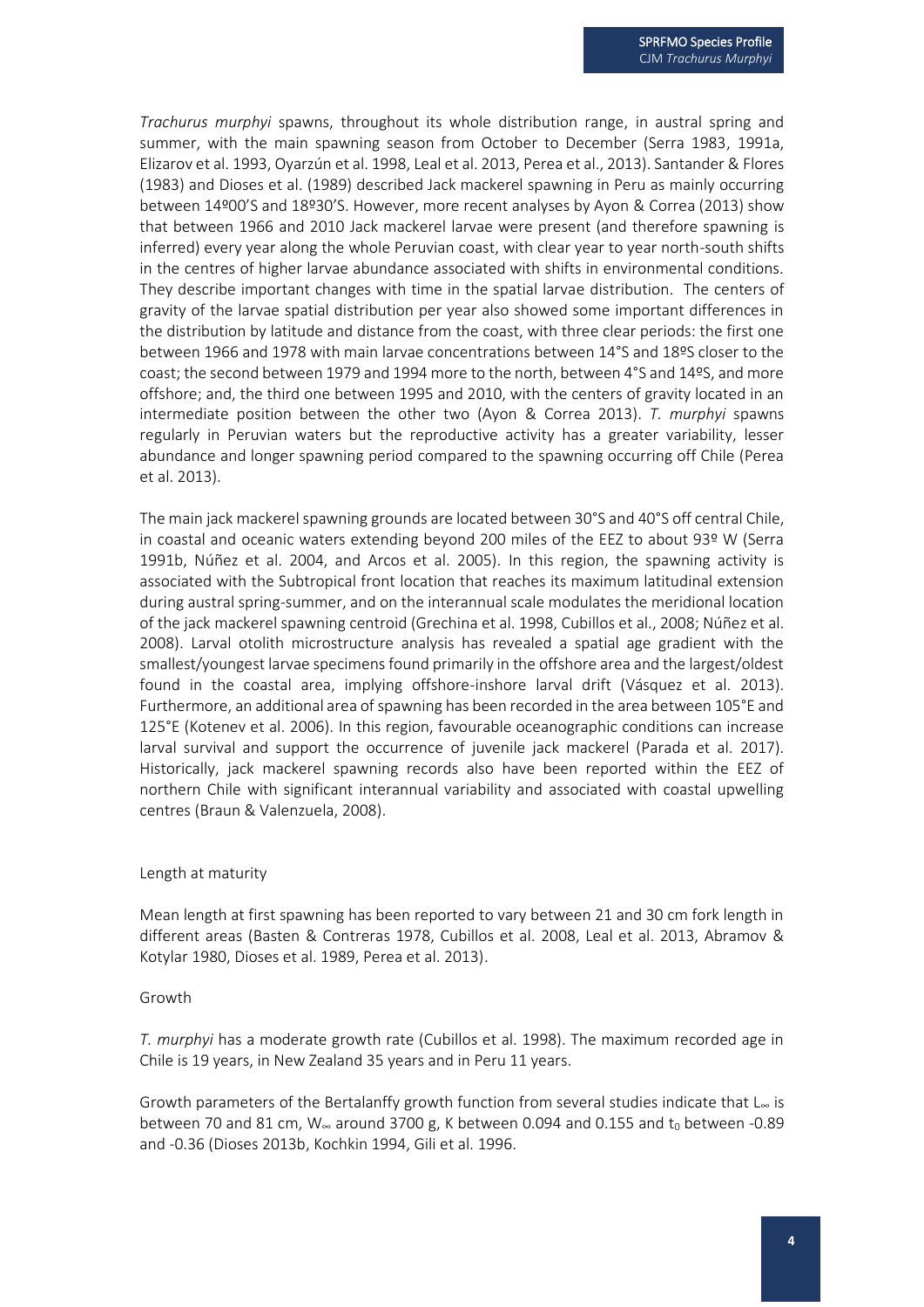#### Age determination

The ageing analysis of *T. murphyi* in Chile have been validated using three methods: 1) daily microincrement readings in sagittal otoliths of young-of-the year (YOY) fish to validate the first annulus; 2) modal progression of strong year-classes (PSYC) to validate the second and third annuli, and 3) bomb radiocarbon analysis of otolith cores to validate the absolute age in older fish over 40 cm fork length (FL). The result showed a fast growth in the firsts two years, identifying two false rings compared with currently ageing estimation (Cerna et al. 2016; Araya et al. 2019). These finding were consistent with bomb radiocarbon method results that validated the age of older fish (Cerna et al. 2016; Ojeda et al. 2008).

In Peru, the age and growth of Jack mackerel has been determined by the direct reading and measuring of annual growth rings in whole otoliths (Dioses 2013b) and have been confirmed by independent observations through the reading of micro-increments or daily rings in otoliths (Goicochea et al. 2013) and length frequency analysis of commercial and research survey catches (Díaz 2013). The same author tested the validity of the methodology being used by checking the growing similarity between rings (whose growth decreases with the formation of a new ring) and the monthly variation of otolith marginal increment, while Goicochea et al. (2013) and Díaz (2013) obtained very similar results using independent methods and different sources of data.

#### Natural mortality

Natural mortality has been estimated to be in the range of 0.22 to 0.31  $y<sup>-1</sup>$  based on size composition data, growth functions and other traits (Cubillos et al. 2008, Canales & Serra, 2008).

#### Role of species in the ecosystem

This species is a generalist feeder capable of utilising a wide range of prey species (Konchina 1979) and may be acting as an energy flow channeler from primary producers to top predators. In the Peruvian upwelling system, the Euphausiidae is the dominant prey for Jack Mackerel and contribute with 49% (Alegre et al., 2015). However, its wide range of prey species shows that it is not restricted to this role. Population size of *T. murphyi* can be extremely high, as indicated by the "bloom" event in the early to mid-1990s when 4.4 Mt were taken in the Chilean fishery in 1995 and which coincided with a peak in aerial sightings records in New Zealand waters (P.R. Taylor, NIWA, New Zealand, unpublished data) and with the relatively high catches and abundance indices off Peru (Segura and Aliaga 2013, Ñiquen et al. 2013).

Little is known about its predators, although Bailey (1987) tentatively identified juvenile jack mackerel from the stomachs of albacore tuna (*Thunnus alalunga*) taken in the central South Pacific (36ºS to 42ºS and 148ºW to 165ºW) as *T. murphyi*. It has also been found in the stomach contents of swordfish off the Chilean coast (M. Donoso, IFOP, Chile, pers. comm.). Generally, it can be expected that its predators will be similar to those of other carangid mackerels and will include tunas, billfish, and sharks. As a consequence of the large size of the Jack mackerel and its important role as both predator and prey, this species is likely to be an important node in Pacific Ocean predator-prey networks.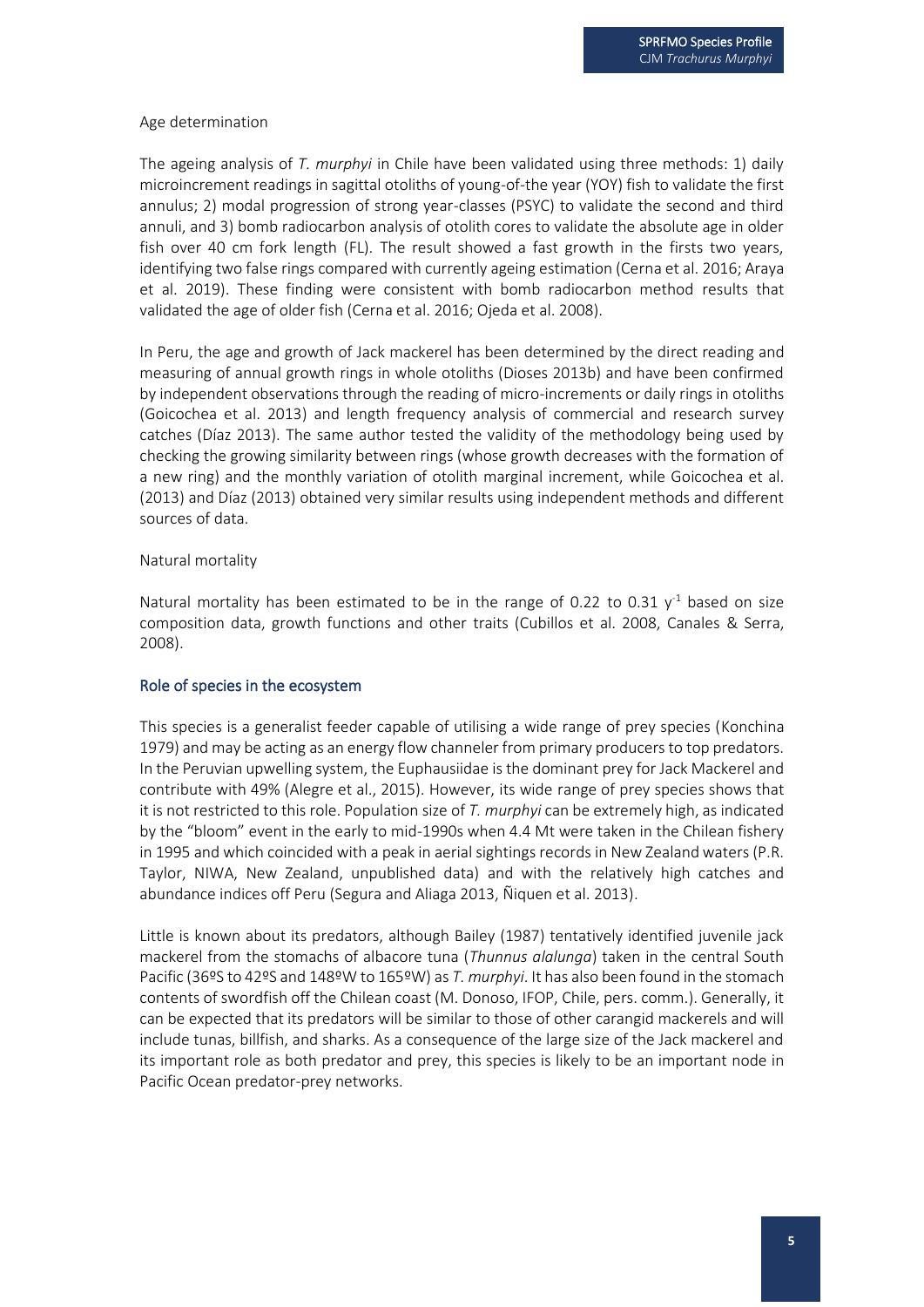### Impacts of Fishing

#### Habitat damage

No direct habitat damage known in the mid-water trawl and purse seine fisheries and such damage is unlikely due to the gear types used.

### References

- Abramov, A.A., Kotlyar, A.N. (1980). Some biological features of the Peruvian jack mackerel, *Trachurus symmetricus murphyi*. *Journal of Ichthyology 80*: 25–31.
- Alegre, A., Bertrand, A., Espino, M., Espinoza, P., Dioses, T., Ñiquen, M., Navarro, I., Simier, M. Ménard, F. (2015). Diet diversity of jack and chub mackerels and ecosystem changes in the northern Humboldt Current system: A long-term study. *Progress in Oceanography*, *137*, 299-313.
- Araya, M., Marianela, M., Segovia, E., Peñailillo, J., Avilés, M., Chisen, K., Arcos, A., Charlin, J., Pacheco, C., Plaza, G., Rodríguez-valentino, C., Galeano, A.M. (2019). Validación de la formación de los anillos de crecimiento diario de jurel. Proyecto FIPA Nº 2017-61. Informe Pre-final. 172 p. https://www.subpesca.cl/fipa/613/articles-97310 informe final.pdf.
- Anon (1984). Report of survey for the development of new distant water trawling grounds in 1983. Kaihatsu News No 40.
- Anon (1985). Report of survey for the development of new distant water trawling grounds in 1984. Kaihatsu News No 45.
- Arcos, D., Gatica, C., Ruiz, P., Sepulveda, A., Barbieri, M.A., Alarcon, R., Nuñez, S., Chong, J., Cordova, J., Rebolledo, A., Gonzales, C., Contreras, F., Aguayo, M., Vejar, F., Torres P., Toro. C. (2005). Condición biologica de jurel en Alta Mar, año 2004. Informe Final Proyecto FIP 2004-33. Fondo de Investigación Pesquera.
- Ayón, P., Correa, J. (2013). Spatial and temporal variability of Jack mackerel *Trachurus murphy* (Nichols 1920) larvae in Peru between 1966-2010. In: J. Csirke, R. Guevara-Carrasco y M. Espino (eds). 2013. Ecology, Fishery and Conservation of Jack mackerel (*Trachurus murphyi*) in Peru. Rev. Peru. Biol. Special Issue 20 (1): 083-086. (Volume published in Spanish with titles, abstracts and captions in English).
- Bahamonde, R. (1978). Distribución y abundancia relitiva de los principales recursos demersales entre Corral (40ºS) y el Cabo de Hornos (57ºS). Instituto de Fomento Pesquero IFOP/JAMARC. Informe Interno.
- Bailey, K. (1987). Townsend Cromwell surveys South Pacific albacore resource. *Catch, 14(7)*;  $20 - 22$ .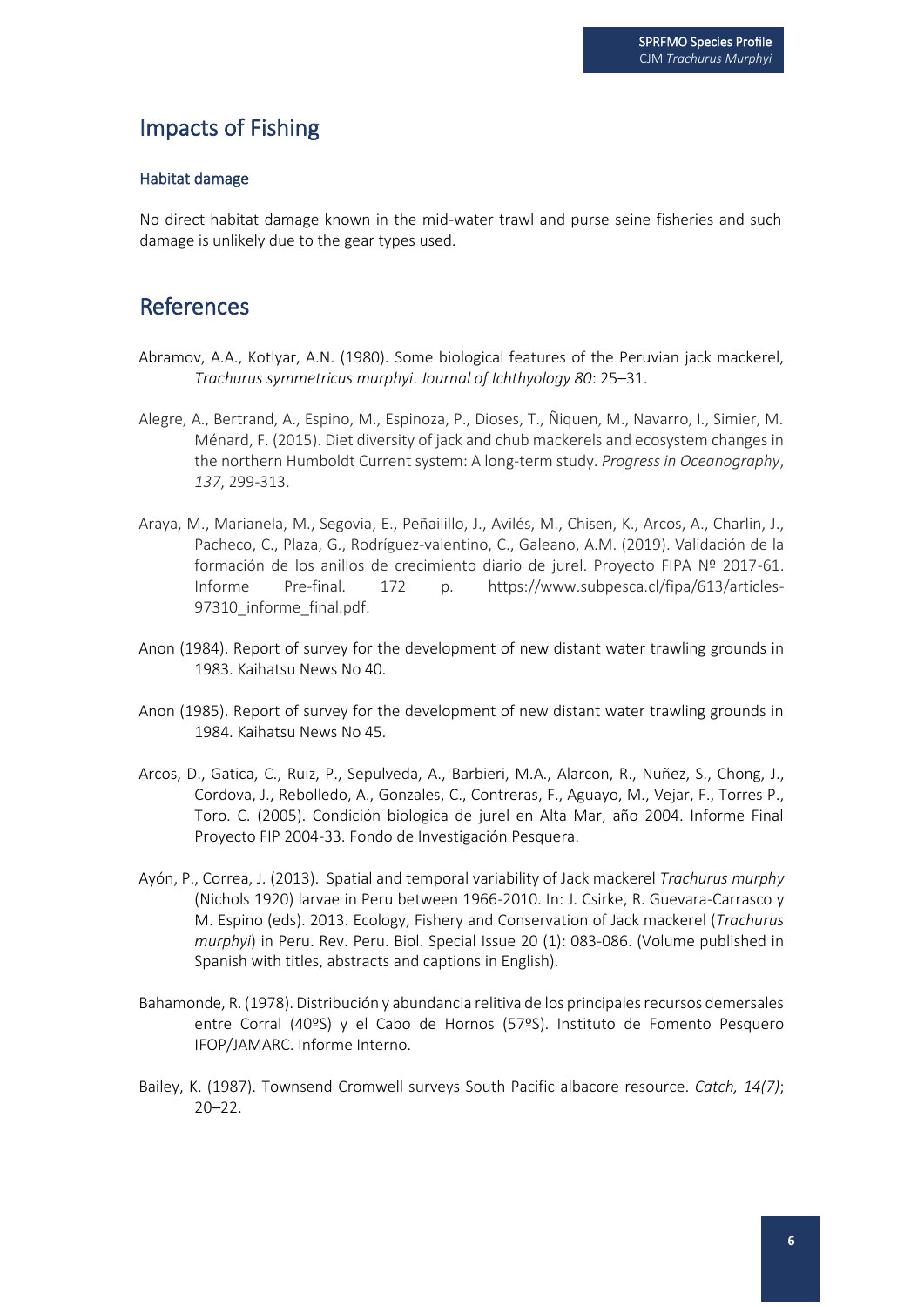- Bailey, K. (1989). Description and surface distribution of juvenile Peruvian jack mackerel, *Trachurus murphyi*, Nichols from the subtropical convergence zone of the central South Pacific. *Fishery Bulletin 87*: 273–278.
- Basten, J.; Contreras, P. (1978). Observaciones preliminares sobre la pesquería del jurel *Trachurus murphyi* (Nichols) en la zona norte de Chile. Períoda julio 1975–julio 1978. Universidad del Norte Departamento Pesquerías Informe Técnico. 62 p.
- Bertrand, A., Segura, M., Gutiérrez, M., Vásquez, L. (2004). From small-scale habitat loopholes to decadal cycles: a habitat-based hypothesis explaining fluctuation in pelagic fish populations off Peru. *Fish and Fisheries 5*: 296 – 316
- Braun, M., Valenzuela, V. (2008). Seasonal distribution and abundance of jack mackerel (*Trachurus murphyi*) eggs and larvae off northern Chile 1981-2007. Paper 01.CHJMWS presented to the SPRFMO Chilean Jack Mackerel Workshop, Santiago, 30 June – 4 July 2008.
- Canales, C., Serra, R. (2008). Chilean jack mackerel stock assessment model. Paper 20.CHJMWS presented to the SPRFMO Chilean Jack Mackerel Workshop, Santiago, 30 June – 4 July 2008.
- Cerna F., Valero, C., Moyano, G., Muñoz, L. (2016). Protocolo de lectura de otolitos de jurel. Informe Final FIP  $N^{\circ}$  2014-32. 147 p + anexos. [https://www.subpesca.cl/fipa/613/articles-89390\\_informe\\_final.pdf](https://www.subpesca.cl/fipa/613/articles-89390_informe_final.pdf)
- Chernyshkov, P., Timokhin, E., Glubokov, A. (2008). Inter-annual and seasonal variability of oceanological conditions in the Southern Pacific Ocean in connection with the pelagic ecosystem structure. Paper 06. CHJMWS presented to the SPRFMO Chilean Jack Mackerel Workshop, Santiago, 30 June – 4 July 2008.
- Cordova et al. (1998). Evaluación hidroacústica del recurso jurel en la ZEE de Chile. IFOP/FIP 98- 11. Informe Final. 200 págs. +figs.
- Cubillos, L., Gatica, C., Serra, R. (2008). Short review of natural mortality and size at first maturity on jack mackerel (*Trachurus murphyi*) in the southeastern Pacific. Paper 14.CHJMWS presented to the SPRFMO Chilean Jack Mackerel Workshop, Santiago, 30 June – 4 July 2008.
- Cubillos, L., Alarcón, R., Vilugran, L., Sepúlveda, A., George-Nascimento, M., Araya, M., Medina, M., Zambrano, J., Guzman, M., Martinez, L., Peñailillo, J., Gili, R., Young, Z., Alegria, V., Bocic, V., Muñoz, L., Cid, L.(1998). Validación de los métodos aplicados en la determinación de edad y crecimiento y determinación de la mortalidad del jurel en la zona centro.sur. Informe Final Proyecto FIP 95-10, 170 p.
- Díaz, E. (2013). Estimation of growth parameters of Jack mackerel *Trachurus murphyi* (Nichols 1920) caught in Peru, from length frequency analysis. In: J. Csirke, R. Guevara-Carrasco y M. Espino (eds). 2013. Ecology, Fishery and Conservation of Jack mackerel (*Trachurus murphyi*) in Peru. Rev. Peru. Biol. Special Issue 20 (1): 061-066. (Volume published in Spanish with titles, abstracts and captions in English).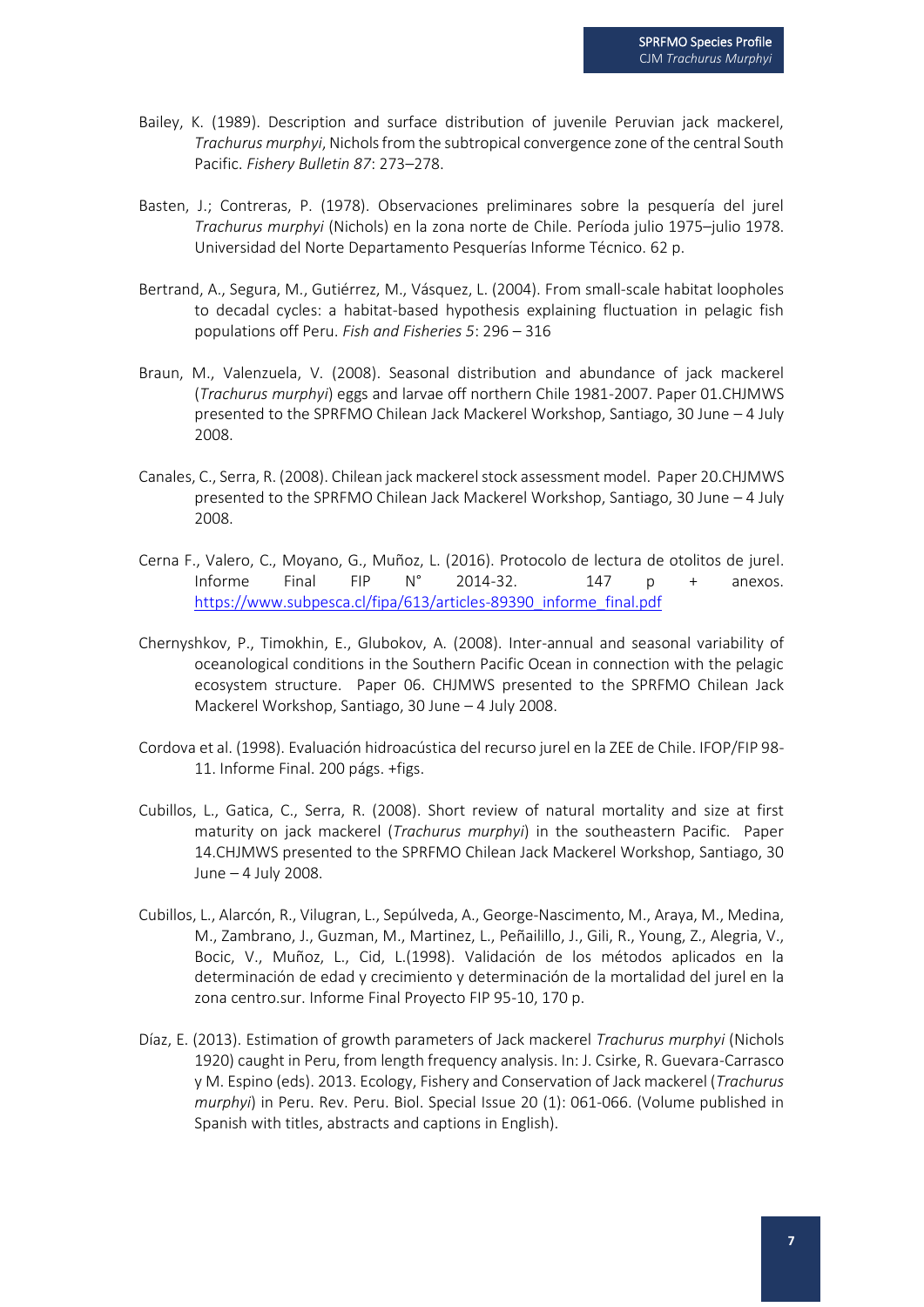- Dioses, T. (2013a). Abundance and distribution patterns of Jack mackerel *Trachurus murphyi* (Nichols 1920) in Peru. In: J. Csirke, R. Guevara-Carrasco y M. Espino (eds). 2013. Ecology, Fishery and Conservation of Jack mackerel (*Trachurus murphyi*) in Peru. Rev. Peru. Biol. Special Issue 20 (1): 067-074. (Volume published in Spanish with titles, abstracts and captions in English).
- Dioses, T. (2013b). Age and growth of Jack mackerel *Trachurus murphyi* (Nichols 1920) in Peru. In: J. Csirke, R. Guevara-Carrasco y M. Espino (eds). 2013. Ecology, Fishery and Conservation of Jack mackerel (*Trachurus murphyi*) in Peru. Rev. Peru. Biol. Special Issue 20 (1): 045-052. (Volume published in Spanish with titles, abstracts and captions in English).
- Dioses, T. (1995). Análisis de la distribución y abundancia de los recursos jurel y caballa frente a la costa peruana. *Informe Progresivo del Instituto del Mar del Perú 3*, 55 pp.
- Dioses, T., Alarcon, V.H., Nakama, M.H., Echevarria, A. (1989). Desarrollo ovocitario, fecundidad parcial y distribucion vertical de los cardumenes en desove del jurel *Trachurus murphyi* (N). (Oocyte development, partial fecundity and vertical distribution of the spawning schools of jack mackerel, *Trachurus murphyi* N.). Revista de la Comision Permanente del Pacifico Sur. 287–294.
- Elizarov, A.A.; Grechina, A.S.; Kotenev, B.N.; Kuzetsov, A.N. (1993). Peruvian jack mackerel, *Trachurus symmetricus murphyi*, in the open waters of the South Pacific. *Journal of Ichthyology 33*: 86–104.
- Evseenko, S.A. (1987). Reproduction of the Peruvian jack mackerel *Trachurus symmetricus murphyi* in the South Pacific. *Journal of Ichthyology 27*: 151–160.
- George, M.R. (1995). Aspects of the reproductive cycle of southern Pacific jack mackerel, *Trachurus murphyi* Nichols, 1920, off northern coast of Chile. *Ices C.M 1995/H30*: 12.
- Gerlotto, F., Gutiérrez, M., Bertrand, A. (2012). Insight on population structure of the Chilean jack mackerel (*Trachurus murphyi*). *Aquatic Living Resources, 25*(4), 341-355.
- Gerlotto F., Bertrand, A., Hintzen, N., Gutiérrez, M. (2021). Adapting the concept of metapopulations to large scale pelagic habitats. Working paper presented to the 9<sup>th</sup> meeting of the SPRFMO Scientific Committee, 27 September – 2 October 2021. SPRFMO document SC9-HM01: 37 p
- Gili, R., Alegría, V., Bocic, V., Cid, L., Miranda, H. (1996). Estudio biológico pesquero del recurso jurel en la zona centro sur, V a X Regiones. Determinación de la estructura de edad y parámetros de crecimiento del jurel. FIP 018 - 93.
- Goicochea, C., Mostacero, J., Moquillaza, P., Dioses, T., Topiño, Y., Guevara-Carrasco, R. (2013). Validation of the formation rate of growth rings in otoliths of Jack mackerel *Trachurus murphyi* (Nichols 1920). In: J. Csirke, R. Guevara-Carrasco y M. Espino (eds). 2013. Ecology, Fishery and Conservation of Jack mackerel (Trachurus murphyi) in Peru. Rev. Peru. Biol. Special Issue 20 (1): 053-060. (Volume published in Spanish with titles, abstracts and captions in English).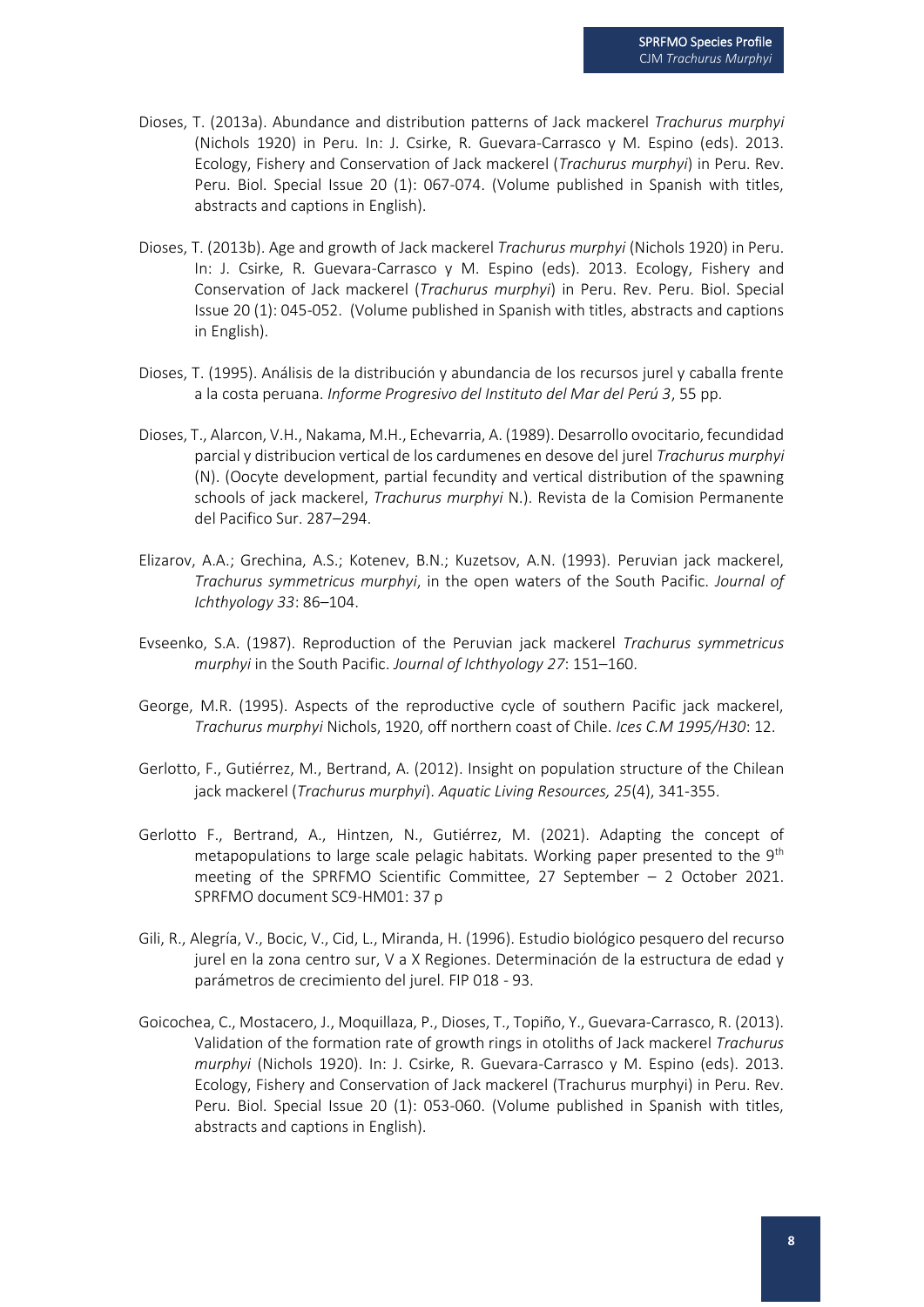- Grechina, A., Núñez, S., Arcos, D. (1998). El desove del recurso jurel, *Trachurus symmetricus murphy* (Nichols), en el océano Pacífico Sur. En D. Arcos (Ed.). Biología y ecología del jurel en aguas chilenas. Instituto de Investigación Pesquera, Chile: 117 – 140.
- Guzman, O.; Castillo, J.; Lillo, S.; Pineda, P.; Rodriguez; Giakoni, I. (1983). Estudio de recursos pelágicos. Programa monitoreo de los recursos pelágicos. I. Prospección zona Arica– Coquimbo. (18º30'–30º00'S ). CORFO. Gerencia de Desarrollo. IFOP (AP 83–32). 48 p.
- Hintzen, N.T., Corten, A., Gerlotto, F., Habasque, J., Bertrand, A., Lehodey, P., Brunel, T., Dragon, A.C., Senina, I. (2014). Hydrography and Jack Mackerel stock in the South Pacific – Final report Studies for carrying out the Common Fisheries Policy, Open call for tenders No MARE/2011/16 Lot 1, European Commission.
- Jones, J.B. (1990). Jack mackerels (*Trachurus* spp.) in New Zealand waters. *N.Z. Fisheries Technical Report No. 23*: 28 p.
- Kawahara, S.; Uozumi, Y.; Yamada, H. (1988). First record of a carangid fish *Trachurus murphyi*  from New Zealand. *Japanese Journal of Ichthyology 35*: 2 212–214.
- Kochkin, P.N. (1994). Age determination and estimate of growth rate for the Peruvian jack mackerel, *Trachurus symmetricus murphyi*. *Journal of Ichthyology 34*: 39–50.
- Konchina, Y.V. (1979). The feeding of the Peruvian jack mackerel, *Trachurus symmetricus murphyi*. *Journal of Ichthyology 19*: 52–61.
- Kotenev, B.N., Kukhorenko, K.G., Glubokov, A.I. (2006). Main results of the Russian multidisciplinary ecosystem research, and exploratory fish-finding of concentrations of hydrobionts and their fisheries development in the south Pacific. Moscow: VNIRO. 37 p.
- Leal, E., Díaz, E., Saavedra-Nievas, J.C., Claramunt, G. (2013). Ciclo reproductivo, longitud y edad de madurez de jurel Trachurus murphyi, en la costa de Chile. *Revista de Biología Marina y Oceanografía Vol. 48*, No3: 601-611.
- Nunez, S., Letelier, J., Donoso, D., Sepulveda, A., Arcos, D. (2004). Relating spatial distribution of the Chilean jack mackerel eggs and environmental factors in the oceanic waters off Chile. Proceedings (Tomo II) of the Pan Ocean Remote Sensing Conference, 2004. Remote Sensing of Oceans, Coasts and Atmosphere: Developments and Applications. *Gayana, Vol. 68 Nº 2*: 444-449.
- Núñez, S., Vásquez, S., Ruiz, P., Sepúlveda, A. (2008). Distribution of early developmental stages of jack mackerel in the Southeastern Pacific Ocean. Paper 02.CHJMWS presented to the SPRFMO Chilean Jack Mackerel Workshop, Santiago, 30 June – 4 July 2008.
- Ñiquen, M.A., Peña, C.L. (2008). Distribution of jack mackerel (*Trachurus murphyi*) related to oceanographical features between north Perú to north Chile. Paper 02.CHJMWS presented to the SPRFMO Chilean Jack Mackerel Workshop, Santiago, 30 June – 4 July 2008.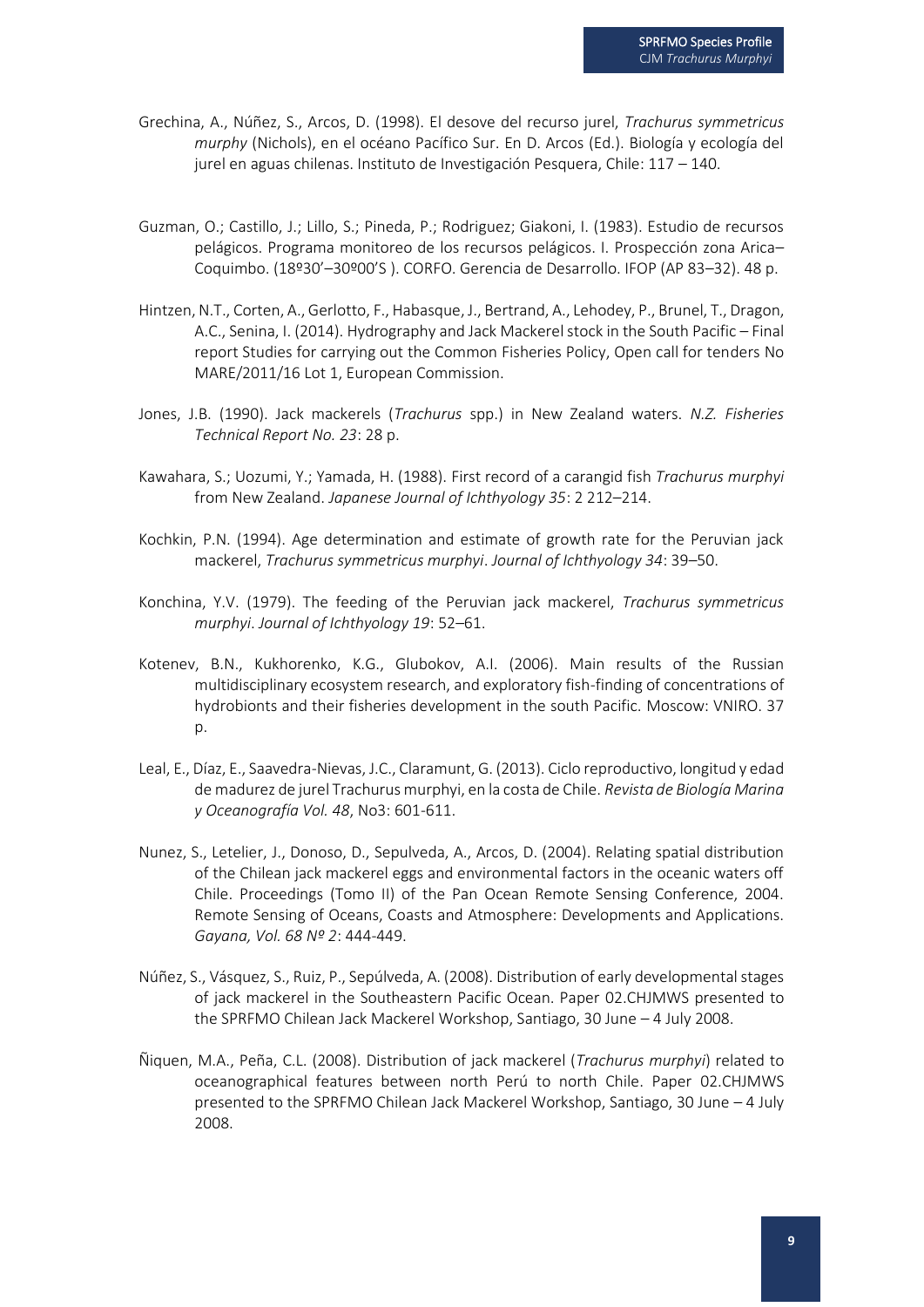- Ñiquen, M., Bouchon, M., Ulloa, D., Medina, A. (2013). Análisis de la pesquería del jurel *Trachurus murphyi* en el Perú. In: Csirke J., R. Guevara-Carrasco & M. Espino (Eds.). Ecología, pesquería y conservación del jurel (*Trachurus murphyi*) en el Perú. Rev. peru. biol. número especial 20(1): 097-106.
- Ojeda, V., Bocic, V., Muñoz, L. (2008). Methodology employed for age determination in Chilean jack mackerel (*Trachurus murphyi*). Paper 08.CHJMWS presented to the SPRFMO Chilean Jack Mackerel Workshop, Santiago, 30 June – 4 July 2008.
- Oliva, J., Claramunt, G., Herrera, G., Padilla, C., Pizarro, P. (1995). Reproducción In: Alegría, V. (Ed.), Estudio Biológico Pesquero sobre el recurso jurel en la zona norte (Regiones I y II). IFOP.
- Oyarzún, C., Gacitúa, S. (2002). Aspectos reproductivos, fecundidad parcial y frecuencia de desove del jurel, año 2001. In: Cubillos, L. (Ed.) Condición biológica del jurel en alta mar, año 2001. Preinforme Final Corregido, FIP 2001-12. 168 p. + Anexo.
- Oyarzún, C., Chong, J., Malagueño, M. (1998). Fenología reproductiva en el jurel, *Trachurus symmetricus* /Ayres, 1855)(Perciformes, Carangidae) en el área de Talcahuano-Chile: 1982-984. En: D. Arcos (ed). *Biología y Ecología del Jurel en Aguas Chilenas*: 67.75.
- Parada, C., Gretchina, A., Vasquez, S., Belmadani, A., Combes, V., Ernst, B., Di Lorenzo, E., Porobic, J., Sepulveda, A. (2017). Expanding the conceptual framework of the spatial population structure and life history of jack mackerel in the eastern South Pacific: an oceanic seamountregion as potential spawning/nursery habitat. – *ICES Journal of Marine Science, 74*: 2398–2414.
- Perea, A., Mori, J., Buitron, B., Sánchez, J. (2013). Reproductive aspects of Jack mackerel *Trachurus murphy* (Nichols 1920) in Peru. In: J. Csirke, R. Guevara-Carrasco y M. Espino (eds). 2013. Ecology, Fishery and Conservation of Jack mackerel (*Trachurus murphyi*) in Peru. *Rev. Peru Biol. Special Issue 20* (1): 029-034. (Volume published in Spanish with titles, abstracts and captions in English).
- Poulin, E., Cárdenas, L., Hernández, C.E., Kornfield, I., Ojeda, F.P. (2004). The brief history of the Chilean jack mackerel: population genetic inference from the mitochondrial DNA control region. *J. Fish Biol. 65*: 1160-1164.
- Santander, H., Flores, R. (1983). Los desoves y distribución larval de ciertas especies pelágicas y sus relaciones con las variaciones del ambiente marino frente al Perú. En Sharp, G.D. y J.Csirke (eds) Actas de la Consulta de Expertos para examinar los cambios en la abundancia y composición por especies de recursos de peces neríticos. San José, Costa Rica, 18-29 abril 1983. Una reunion preparatoria para la Conferencia Mundial de la FAO sobre ordenación y desarrollo pesqueros. FAO Fish.Rep./FAO,Inf,Pesca, (291) vol.2: 553p.
- Segura M., Aliaga, A. (2013). Biomasa acústica y distribución del jurel *Trachurus murphyi* en el Perú. En: Csirke J., R. Guevara-Carrasco & M. Espino (Eds.). Ecología, pesquería y conservación del jurel (*Trachurus murphyi*) en el Perú. Rev. Peru. Biol. Número Especial 20(1): 087- 096.